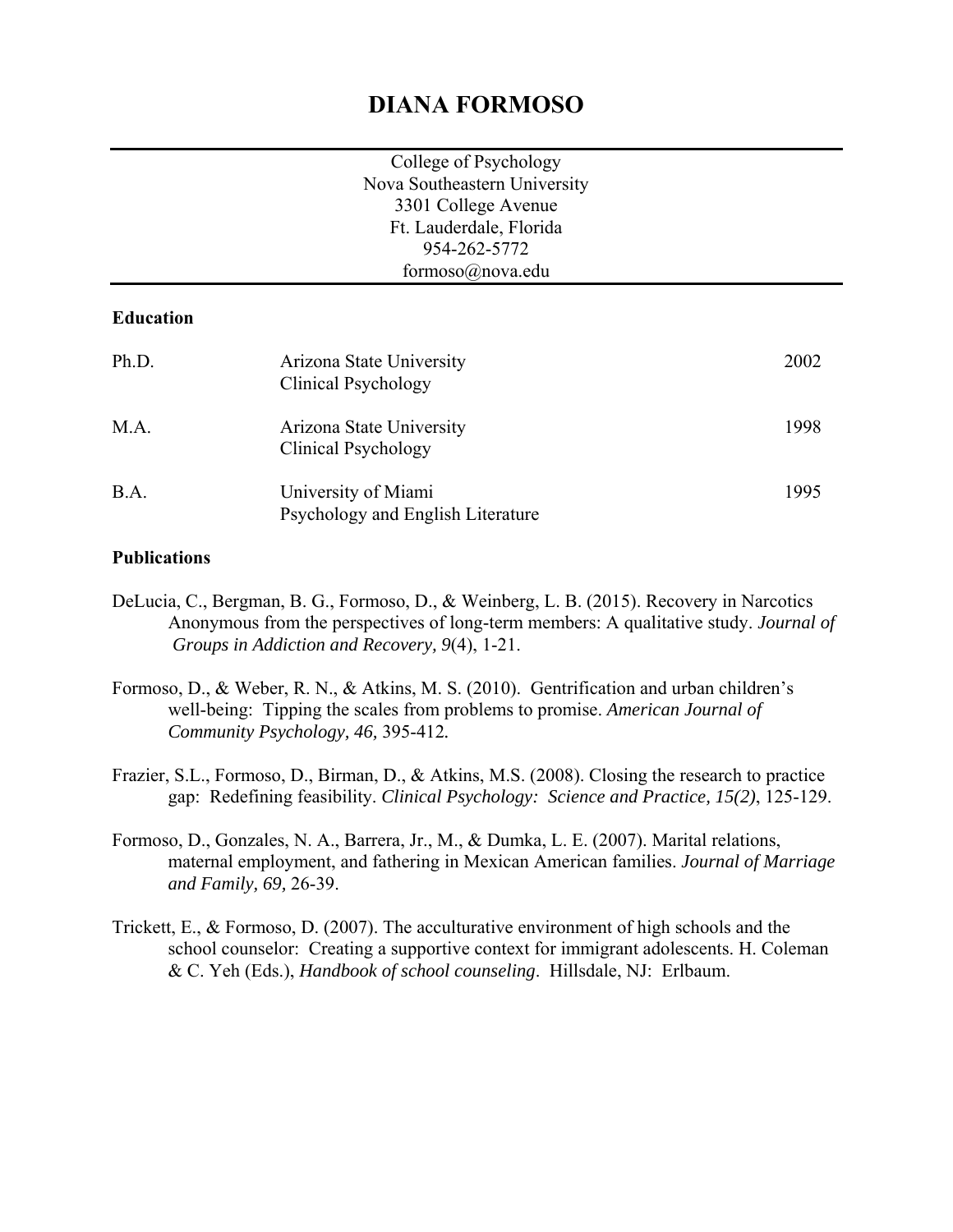- Gonzales, N. A., Deardorff, J., Formoso, D., Barr, A., & Barrera, Jr., M. (2006). Family mediators of the relation between acculturation and adolescent mental health. *Family Relations, 55,* 318-330.
- Formoso, D., Gonzales, N.A., & Aiken, L.S. (2000). Family conflict and children's internalizing and externalizing behavior: Protective factors. *American Journal of Community Psychology, 28,* 175-199.
- Dumka, L. E., Gonzales, N.A., Wood, J.L., & Formoso, D. (1998). Using qualitative methods to develop culturally anchored measures and preventive interventions: An illustration. *American Journal of Community Psychology, 26,* 605-638.

#### **Grants Awarded**

President's Faculty Research and Development Grant – Track II (2018-2019) Unaccompanied, But Not Alone: Community Partners Serving Un-accompanied Minors Co-Principal Investigator, \$3,000

Broward County Quality of Life Council, Faculty Community-Based Applied Research Grant (2009-2010) Connections: Families and Schools Supporting Our Youth Year 2 Co-Principal Investigator, \$10,000

Broward County Quality of Life Council, Faculty Community-Based Applied Research Grant (2008-2009) Connections: Families and Schools Supporting Our Youth Year 1 Co-Principal Investigator, \$10,000

#### **Community-Based Research**

- Formoso, D., & ter Maat, M. B. (2008). Broward Comprehensive School Counseling Project: Needs Assessment for Immigrant Students and Families. Final report presented to Broward County partner schools.
- Reyes, O., Formoso, D., & Rusch, D. (2005). Newcomer Center Dropout Prevention Project: Parent Involvement Program. Final report presented to the Chicago Public Schools.
- Huebner, D., Formoso, D., Nemeroff, C., & Proescholdbell, R.J. (2001). Sexual behaviors and HIV prevention service use among men who have sex with men. Final report presented to the Center for Disease Control's Community Planning Group in Phoenix, Arizona.

#### **Presentations**

Formoso, D., Suarez-Morales, L., & Fernandez, M.C. (2018, October). Unaccompanied, But Not Alone: Efforts to Engage Communities Around the Needs of Unaccompanied Immigrant Minors (UIM). Roundtable to be presented at the Biennial Conference of the National Latina/o Psychological Association, San Diego, CA.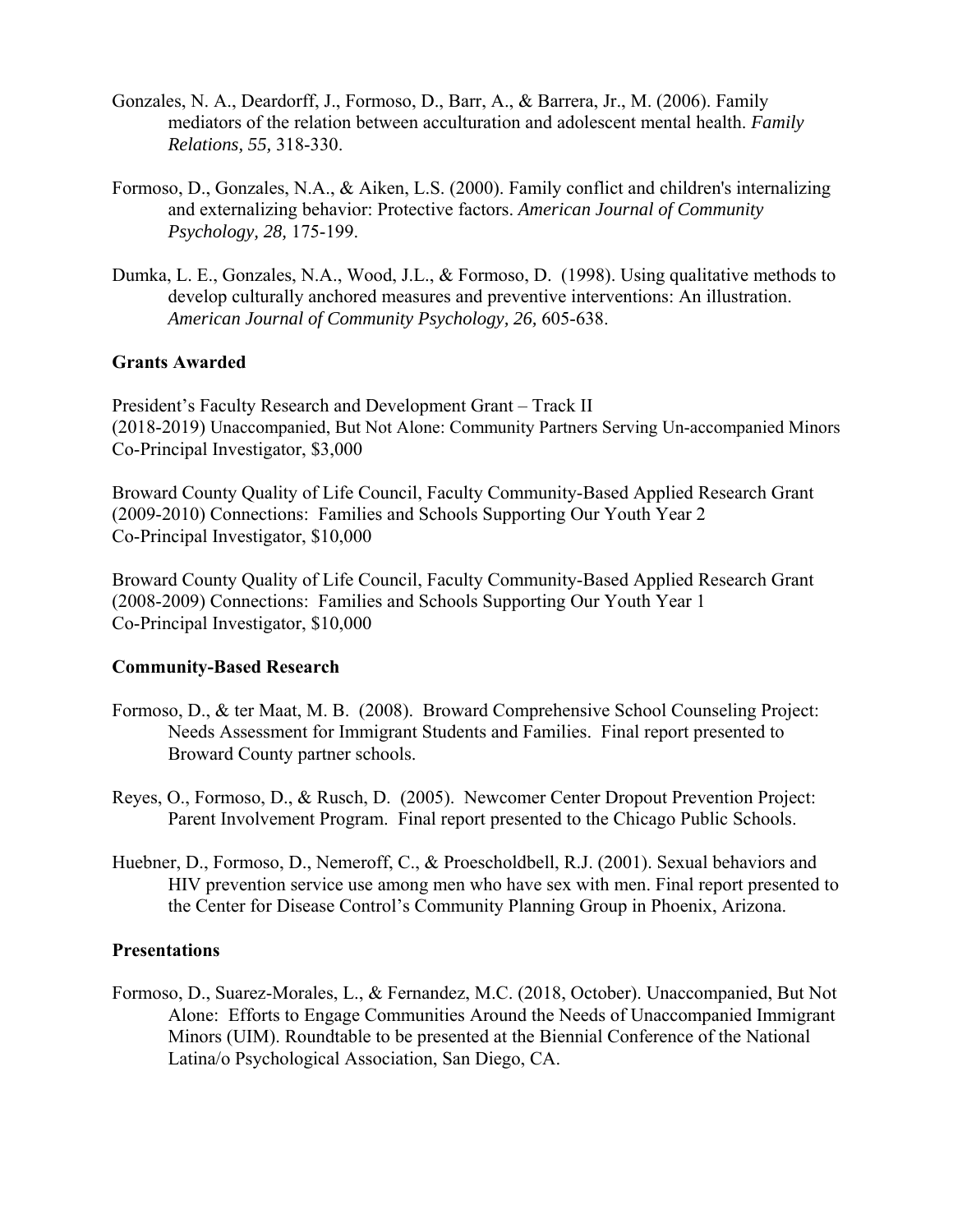- Tarver, S., Formoso, D., Barbeito, C., Hanks, T., Milfort, A., & Schloss, R. (2017, October). *Shifting Focus: Community Violence, Trauma and Youth Delinquency and Externalizing Behaviors.* Individual presentation presented at the 17<sup>th</sup> Annual Diversity Challenge Conference, Boston, MA.
- Formoso, D., Pooch, A., Vassilopoulos, A. P., & Augustin, J. A. (2017, June). Lifted weight or added burden? The complexities of understanding social support in underserved communities. In D. Formoso (Chair), *Where are the helpers? Need and availability of social support in underserved communities.* Symposium presented at the Biennial Meeting of the Society for Community Research and Action, Ottawa, Ontario, Canada.
- Formoso, D. (2015, June). Evaluating intervention effects in small, yet diverse samples: An illustration from Connections. In D. Formoso (Chair), *Does this count as evidence? The promise and pitfalls of small sample research.* Symposium presented at the Biennial Meeting of the Society for Community Research and Action, Lowell, Massachusetts.
- Formoso, D., & Pooch, A.C. (2015, June). Beyond acculturation: Stressors faced by low-income, ethnic minority and immigrant youth in South Florida. In S.G. Patel (Chair), *Creative methodologies for addressing the psychosocial needs of immigrant youth.* Symposium presented at the Biennial Meeting of the Society for Community Research and Action, Lowell, Massachusetts.
- Pooch, A.C., Tarver, S., Cordova, M., & Formoso, D. (2015, June). The company you keep: Ethnic patterns of social support utilization. Poster presented at the Biennial Meeting of the Society for Community Research and Action, Lowell, Massachusetts.
- Pooch, A.C., & Formoso, D. (2015, January). Solving the unsolvable: How context changes the utility of coping strategies. Poster presented at the National Multicultural Conference and Summit, Atlanta, Georgia.
- Phillips, M., Cash, G., & Formoso, D. (2013, November). *School bullying: Ethnic differences and prevention methods.* Poster to be presented at the Annual Conference for the Florida Association of School Psychologists, Orlando, FL.
- Formoso, D., & Stok, S. (2013, June). *Learning how to learn: Using qualitative methods to address multicultural issues in preventive interventions.* Paper presented at the Biennial Conference for the Society for Community Research and Action, Miami, FL.
- Stok, S., & Formoso, D. (2013, June). *Client engagement in treatment: The role of stress and social support.* Poster presented at the Biennial Conference for the Society for Community Research and Action, Miami, FL.
- Truong, T., Singh, A., ter Maat M., Formoso, D., & Chan, R. (2012, November). *Acculturative risks, protective factors, and treatment guidelines for immigrant youth.* Poster session presented at Florida Association of School Psychologists Annual Conference, Philadelphia, PA.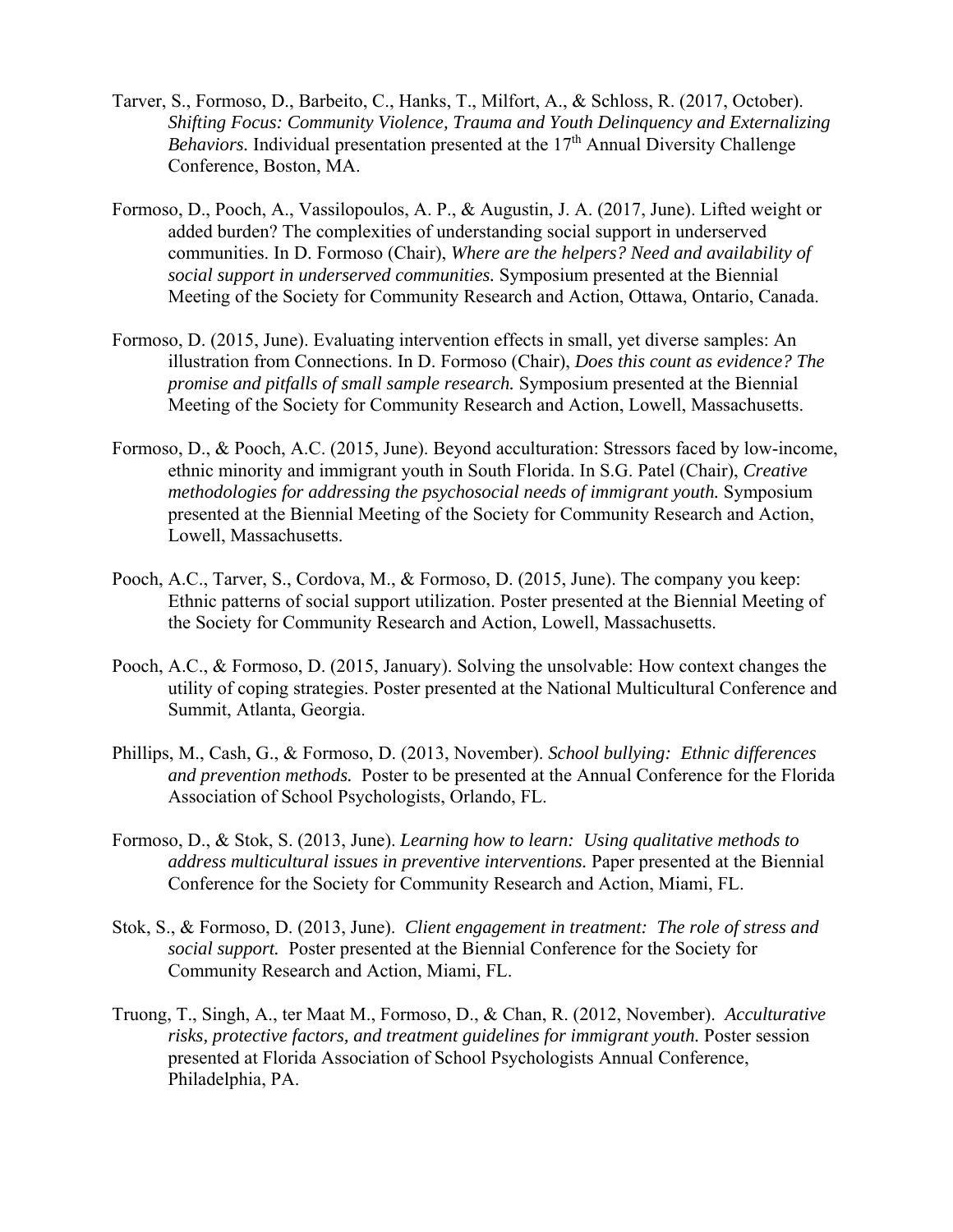- Formoso, D., Tassy-Lewis, S., Viña, G., & ter Maat, M. (2012, May). *Evidence-based practices for immigrant families: An illustration from Connections.* Workshop presented at the Linking Forces conference, Miami, FL.
- Formoso, D., ter Maat, M., & Stok, S. (2010, August). *Family strengthening and child maltreatment prevention in immigrant families.* Symposium presented at the Annual Meeting of the American Psychological Association, San Diego, CA.
- Formoso, D., & Trickett, E. (2010, July). *Creating welcoming, supportive schools: The school counselor and the needs of immigrant youth*. Workshop presented at the annual conference of the American School Counselor Association, Boston, MA.
- ter Maat, M., & Formoso, D. (2010, July). *Connections: Families and Schools Supporting Our Youth*. Workshop presented at the annual conference of the American School Counselor Association, Boston, MA.
- Formoso, D., ter Maat, M., Wile, D., & Tassy-Lewis, S. (2009, October). *Research methods for learning how to learn: Adapting EBPs for immigrant families.* Workshop presented at the 9th Annual Diversity Challenge Conference, Boston, MA.
- ter Maat, M., & Formoso, D. (2009, October). *Connections Research: Families and Schools Supporting our Youth.* Presentation at the Florida School Counselor Association Annual Convention, Orlando, FL.
- Bruder, L.M., Bergman, B., Grossman, S., Mirmelli, J., Formoso, D., & DeLucia, C. (2009, August). *Key ingredients of long-term recovery in Narcotics Anonymous.* Poster presented at the Annual Meeting of the American Psychological Association. Toronto, Canada.
- Formoso, D., Wile, D., Melville, A., Mantilla, M., Ibarra, N., Tassy, S., & Vina, G. (2009, June). *Learning how to learn: Adapting evidence-based practices for immigrant families.* Paper presented at the Biennial Conference for the Society for Community Research and Action, Montclair, NJ.
- ter Maat, M., Formoso, D., Kiner, I., & Dolinsky, S. (2009, June). *School-based interventions and immigrant youth: Problems and promise of engaging with schools.* Workshop presented at the Biennial Conference for the Society for Community Research and Action, Montclair, NJ.
- Jacquez, F. M., Villa, M., Formoso, D., Patiño-Fernández, A. M., Sanchez, J. & Delamater, A. (2008, April). *A community-based overweight intervention program for low-income Latino children.* Paper presented at the 2008 National Conference in Child Health Psychology, Miami, FL.
- Formoso, D., Levitt, M.J., DeLucia, C., & Lane, J. (2007, June). *Parent-child relationships in Latino immigrant families: Acculturation and ecological context.* Paper presented at the Biennial Conference for the Society for Community Research and Action, Pasadena, CA.
- Atkins, M. S., Frazier, S. L., Birman, D., Graczyk, P., Marinez-Lora, A., Formoso, D., Cappella,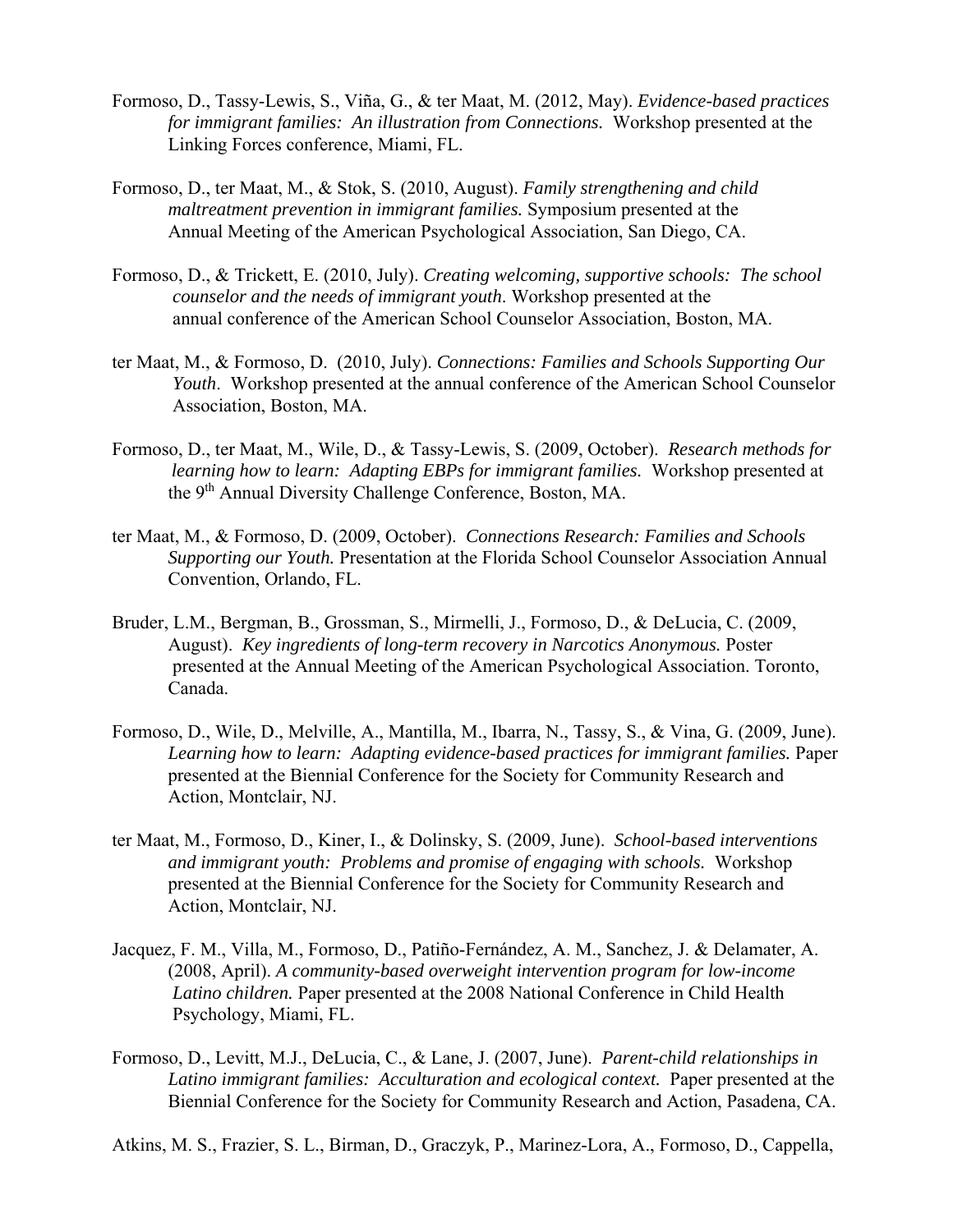E., Nierman, P., & Gibbons, R. (June, 2005). *Mental health collaboration with key informants on predictors of children's learning: A proposed model for mental health services in urban, high poverty communities.* In B. Chorpita (Chair) *Innovations in Service Delivery: Deployment of Evidence-Based Treatments to the Schools*. Annual Scientific Meeting of the International Society for Research on Child and Adolescent Psychopathology, New York.

- Huebner, D. M., Proescholdbell, R. J., Formoso, D. & Nemeroff, C. J. (2005, June). *What predicts participation in community-based HIV prevention programs among men who have sex with men?* Paper presented at the 2005 National HIV Prevention Conference, Atlanta, GA.
- Planning Committee. (April, 2003). Partnering with Communities in Conducting Prevention Research: Exploring Ethical Dilemmas. University of Illinois at Chicago.
- Formoso, D., & Gonzales, N.A. (1998, February). *Family conflict and children's internalizing and externalizing problems: Protective factors.* Poster presented at the Second Biennial Conference on Minority Issues in Prevention, Tempe, Arizona.
- Dumka, L.E., Gonzales, N.A., Wood, J.L., & Formoso, D. (1997, September). *Using qualitative methods to develop contextually relevant measures and preventive interventions: An illustration.* Poster presented at the Annual Conference of the American Association for Marriage and Family Therapy, Atlanta, Georgia.
- Formoso, D., Ruiz, S., & Gonzales, N.A. (1997, April). *Parent-adolescent conflict: Resolution strategies within African-American, Mexican-American, and Anglo-American families.*  Poster presented at the Biennial Meeting of the Society for Research in Child Development, Washington, D.C.
- Gonzales, N.A., Barr, A., & Formoso, D. (1997, June). *Acculturation and family process within Mexican-American families.* Keynote address presented at the 1997 NIMH Family Research Consortium Meeting, San Antonio, Texas.

#### **Service Provider Trainings and Continuing Education Courses Offered**

Trainer, Trainer Cadre. (Competitive Process) 2015-Present Children's Services Council of Broward County.

Formoso, D., Augustin, J.A., Pooch, A., & Tarver, S. (2017). Culturally grounded and contextually relevant interventions for ethnic minority youth: Stress, coping and social support.

 Children's Services Council of Broward County (2018, 2017) Continuing Education Workshop, Nova Southeastern University (2015, April) Grand Rounds, Citrus Health Network (2015, April) Grand Rounds, Citrus Health Network (2014, June)

Formoso, D. (2017). Crossing the line: Corporal punishment and physical abuse.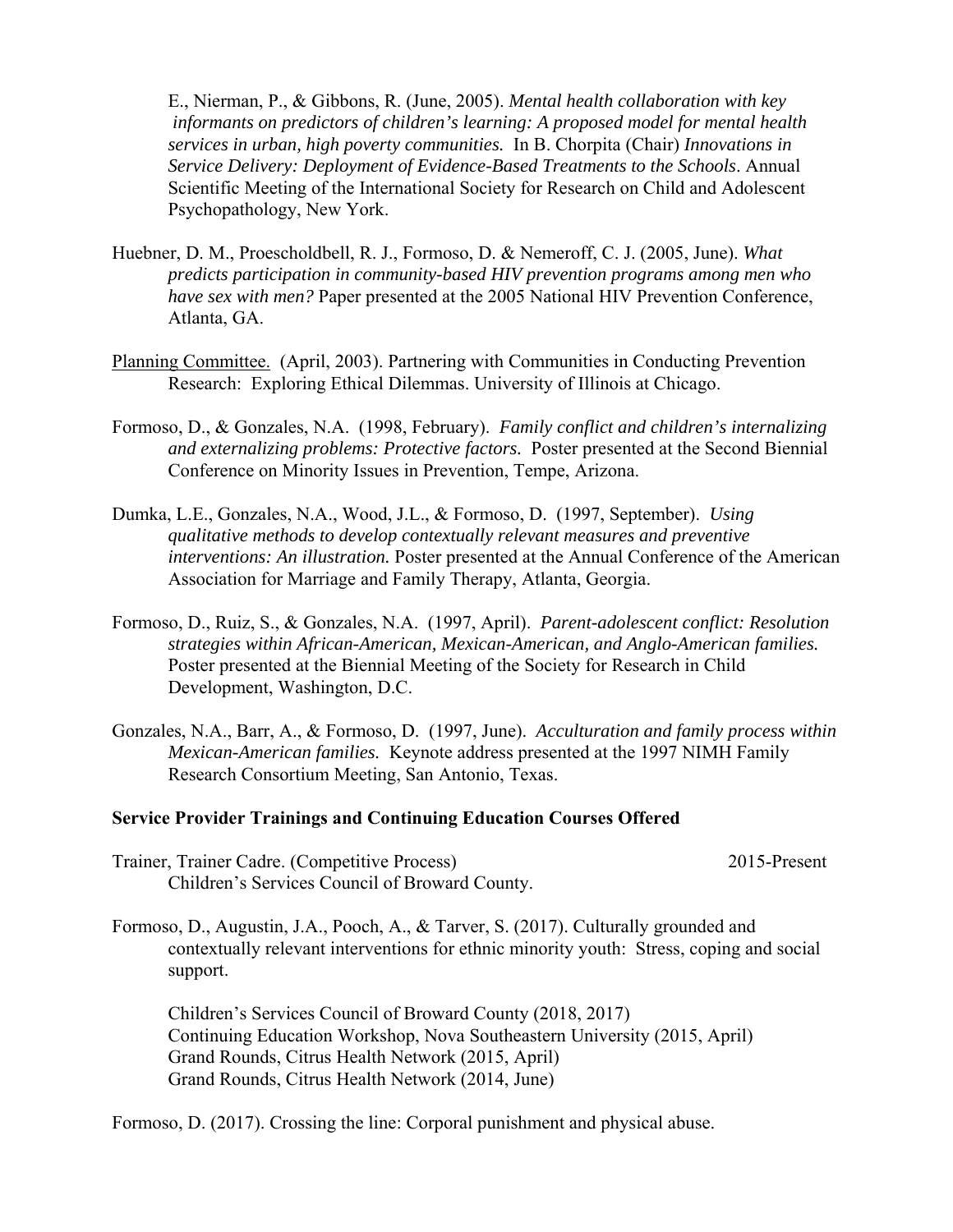Grand Rounds, Citrus Health Network (2017, May) Professional Development Institute, Nova Southeastern University (2008-2014)

Formoso, D., Mandler, L., & Roccio, M. (2013, February). Cultural and contextual issues in the use of corporal punishment.

 Grand Rounds, Citrus Health Network (2016, March) Grand Rounds, Citrus Health Network (2013, April) Continuing Education Workshop, Nova Southeastern University (2013, February)

Formoso, D. (2014). At the crossroads: Creating supportive family contexts for immigrant youth.

Professional Development Institute, Nova Southeastern University (2008-2014)

#### **Editorial Activities**

Ad Hoc Reviewer, *American Journal of Community Psychology*  Ad Hoc Reviewer, *Journal of Child and Family Studies*  Ad Hoc Reviewer, *International Journal of Intercultural Relations* Ad Hoc Reviewer, *Journal of Consulting and Clinical Psychology* Ad Hoc Reviewer, *Journal of Marriage and Family*  Ad Hoc Reviewer, *American Sociological Review*

#### **Awards and Honors**

- Best Research Article in the Area of Men and Families 2007, Awarded by the National Council of Family Relations
- National Institute of Mental Health Fellowship for Post-doctoral Training in Prevention Science, University of Illinois at Chicago (Competitive Award).
- National Institute of Mental Health Fellowship for Pre-doctoral Training in Prevention Science, Preventive Intervention Research Center, Arizona State University (Competitive Award).

#### **Affiliations**

Society for Community Research and Action, Member, 2004 to Present National Latinx Psychological Association, Member, 2018 to Present

#### **Research Interests**

Risk and protective factors that shape youth development within low-income, ethnic minority families; family conflict, parenting, and child outcome and how they are impacted by families' ecological and cultural context (e.g., economic hardship, neighborhood risk, immigration and acculturation, and cultural values); development, implementation and evaluation of preventive interventions for ethnic minority children and families experiencing adversity; the family lives and school experiences of immigrant youth.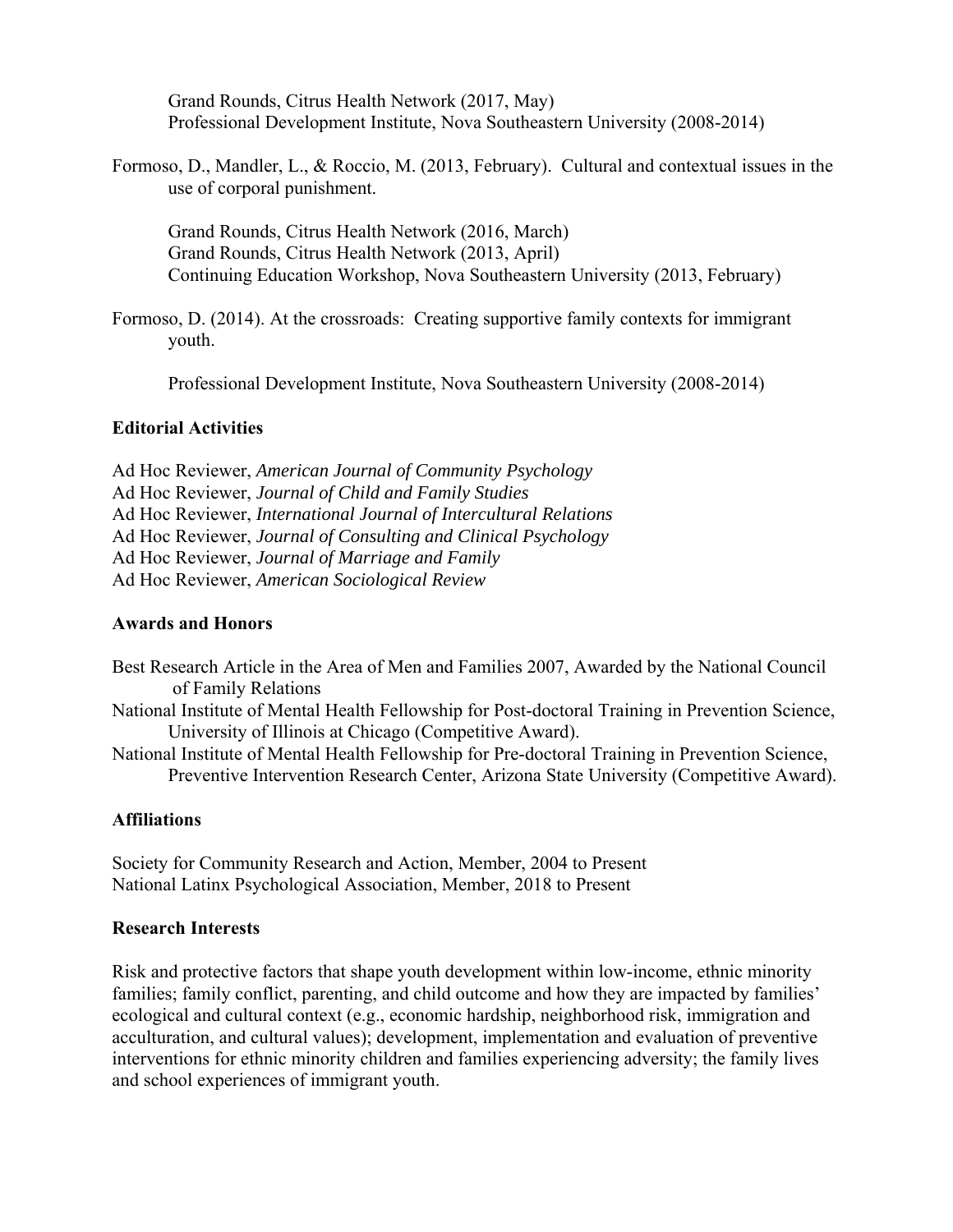## **Research Appointments**

| Associate Professor, College of Psychology,<br>Present                  | 2017-         |
|-------------------------------------------------------------------------|---------------|
| Nova Southeastern University.                                           |               |
| Strengths and Needs Assessment for Unaccompanied Minors                 |               |
| Family Lives and School Experiences of Youth Project                    |               |
| Assistant Professor, College of Psychology,                             | 2007-2016     |
| Nova Southeastern University.                                           |               |
| Connections: Families and Schools Supporting Our Youth                  |               |
| Family Lives and School Experiences of Youth Project                    |               |
| Exploring the Journey Study                                             |               |
| Consultant, Project SOL (Students from Other Lands),                    | 2005-Present  |
| Psychology Department, Florida International University.                |               |
| Post Doctoral Research Associate, Department of Pediatrics,             | $2006 - 2007$ |
| University of Miami.                                                    |               |
| Post Doctoral Fellow, NIMH Prevention Research Training Program         | $2002 - 2005$ |
| in Urban Children's Mental Health and HIV Prevention                    |               |
| University of Illinois at Chicago.                                      |               |
|                                                                         |               |
| Chicago Public Schools Newcomer Centers<br>Advisor: Olga Reyes, Ph.D.   | $2003 - 2004$ |
|                                                                         |               |
| Schools as Contexts for Urban Children's Mental Health                  | $2003 - 2005$ |
| Institute for Juvenile Research                                         |               |
| Advisors: Marc S. Atkins, Ph.D. and Rachel Weber, Ph.D.                 |               |
| Research Associate, HEADS UP HIV Prevention Service Utilization Study   | 2001          |
| Arizona State University                                                |               |
| Pre Doctoral Fellow, NIMH Fellowship for Training in Prevention Science | $1999 - 2000$ |
| Preventive Intervention Research Center, Arizona State University       |               |
| Advisor: Nancy A. Gonzales, Ph.D.                                       |               |
| Research Associate, BRIDGES Transition to Junior High School Program    | $1997 - 1999$ |
| Preventive Intervention Research Center, Arizona State University       |               |
| Advisor: Nancy A. Gonzales, Ph.D.                                       |               |
| Research Assistant, Raising Successful Children                         | $1995 - 1997$ |
| Preventive Intervention Research Center, Arizona State University       |               |
| Advisor: Nancy A. Gonzales, Ph.D.                                       |               |
| Research Assistant, Qualitative Study of Parenting and Conflict         | $1995 - 1998$ |
| Preventive Intervention Research Center, Arizona State University       |               |
| Advisor: Nancy A. Gonzales, Ph.D.                                       |               |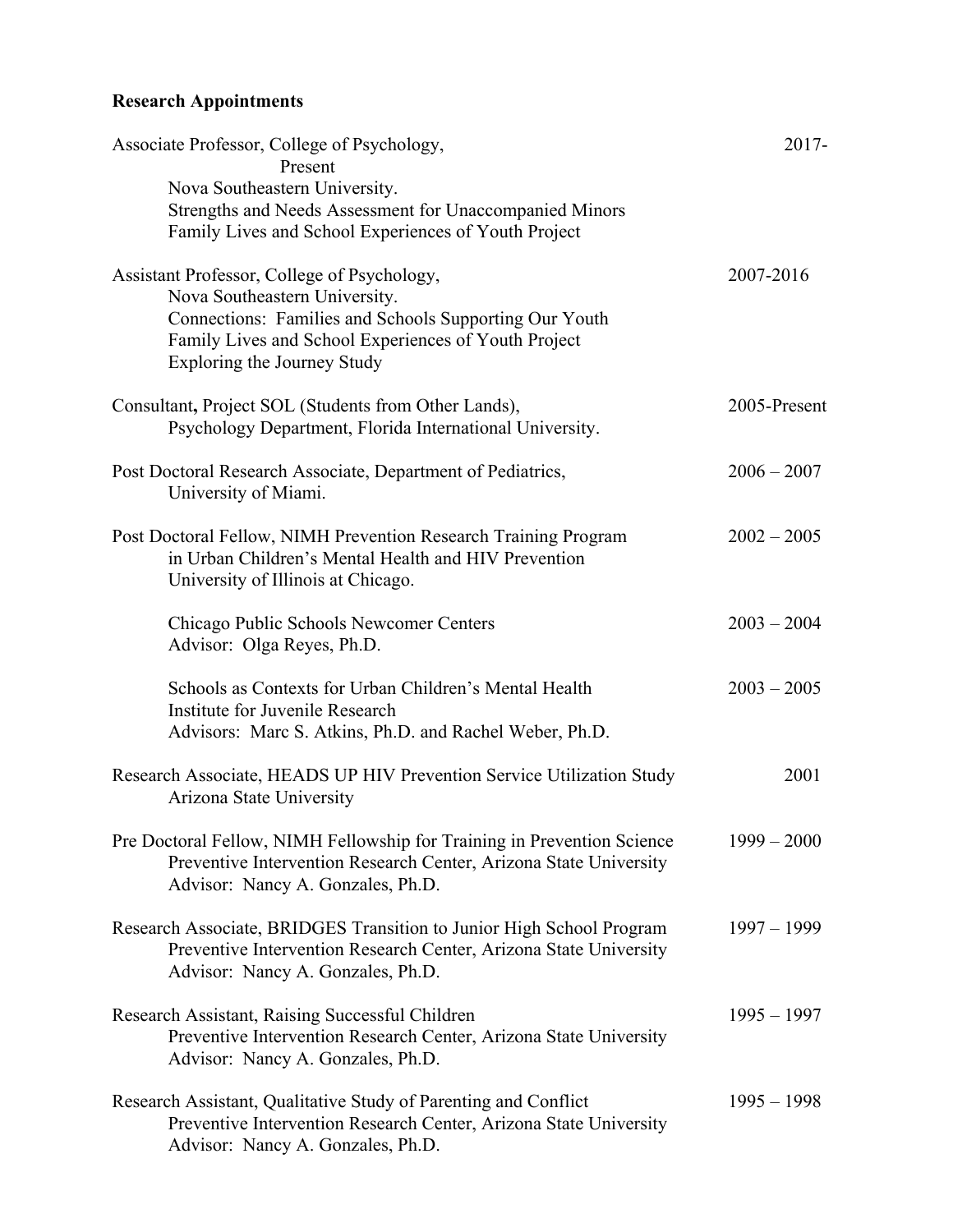#### **Teaching Interests**

Child Development; Child & Adolescent Psychopathology; Child & Adolescent Interventions; Ethnic Minority Mental Health: Issues of Context and Diversity; Building Interventions for Ethnically-Diverse Families; Assessment and Interventions in Spanish.

### **Teaching Appointments**

| Assessment and Interventions in Spanish<br>Nova Southeastern University                                 | 2010-Present  |
|---------------------------------------------------------------------------------------------------------|---------------|
| Child and Adolescent Psychopathology<br>Nova Southeastern University                                    | 2008-Present  |
| Child and Adolescent Interventions<br>Nova Southeastern University                                      | 2007-Present  |
| <b>Advanced Professional Development</b><br>Nova Southeastern University                                | 2013-2015     |
| School-Based Interventions for Ethnically-Diverse Families<br>2008-2010<br>Nova Southeastern University |               |
| Infant and Toddler Mental Health<br>Nova Southeastern University                                        | 2007          |
| <b>Introduction to Statistics</b><br>University of Miami                                                | 2006          |
| <b>Research Methods Laboratory</b><br>Arizona State University                                          | 2000          |
| Introduction to Psychology<br>Arizona State University                                                  | 2000          |
| Qualitative Study of Parenting & Conflict<br>Arizona State University                                   | $1995 - 1996$ |

#### **Clinical Interests**

Prevention of child mental health problems; culturally competent and contextually relevant service provision; clinical training for bicultural and/or bilingual students working with underserved communities; family process and parenting; neighborhoods and schools as contexts for promoting child mental health for poor, urban children; low-income, ethnic minority children and families; Spanish-speaking and immigrant communities.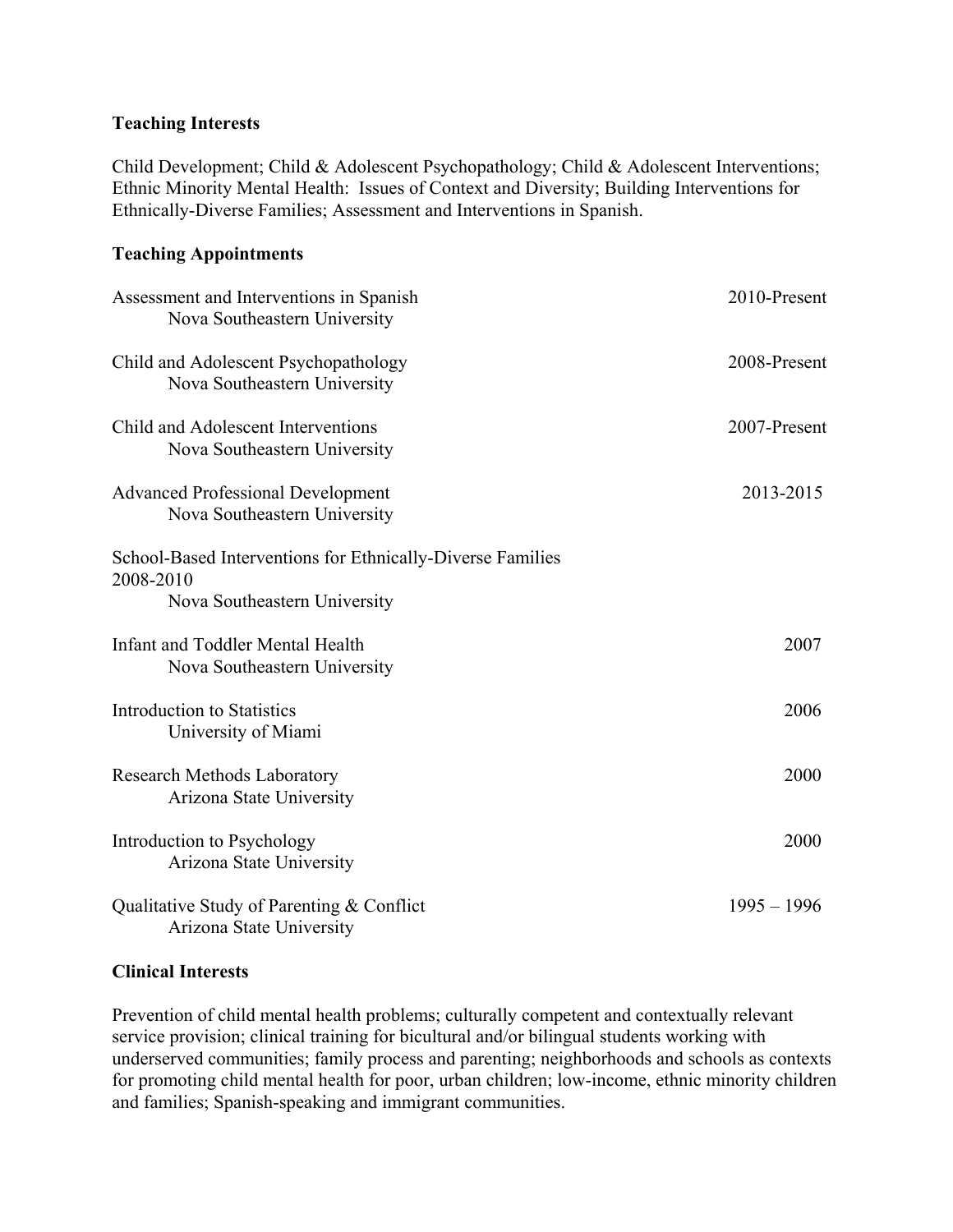## **Clinical Appointments**

| Intensive Supervisor, College of Psychology<br>Nova Southeastern University                                                         | 2007 - Present |  |  |
|-------------------------------------------------------------------------------------------------------------------------------------|----------------|--|--|
| Psychology Intern, Child & Family Guidance Center, Northridge, CA                                                                   | $2001 - 2002$  |  |  |
| Resident Therapist, Clinical Psychology Center<br>Arizona State University                                                          | 2000           |  |  |
| Psychology Extern, Parenting Under Stressful Conditions<br>Central Arizona Shelter Services, Phoenix, AZ                            | 1999           |  |  |
| Mental Health Specialist, Early Head Start Teenage Parenting Program<br>Southwest Human Development, Phoenix, AZ                    | $1997 - 2000$  |  |  |
| Mental Health Specialist, Head Start<br>Southwest Human Development, Phoenix, AZ                                                    | $1998 - 1999$  |  |  |
| Group Leader, BRIDGES Transition to Junior High School Program<br>Preventive Intervention Research Center, Arizona State University | 1999           |  |  |
| Psychology Intern, Department of Pediatrics<br>Maricopa Medical Center, Phoenix, AZ                                                 | 1998           |  |  |
| Group Leader, New Beginnings Children of Divorce Program<br>Preventive Intervention Research Center, Arizona State University       | 1998           |  |  |
| Student Therapist, Clinical Psychology Center, Arizona State University                                                             | $1997 - 1998$  |  |  |
| Languages Spoken Fluent in English and Spanish                                                                                      |                |  |  |